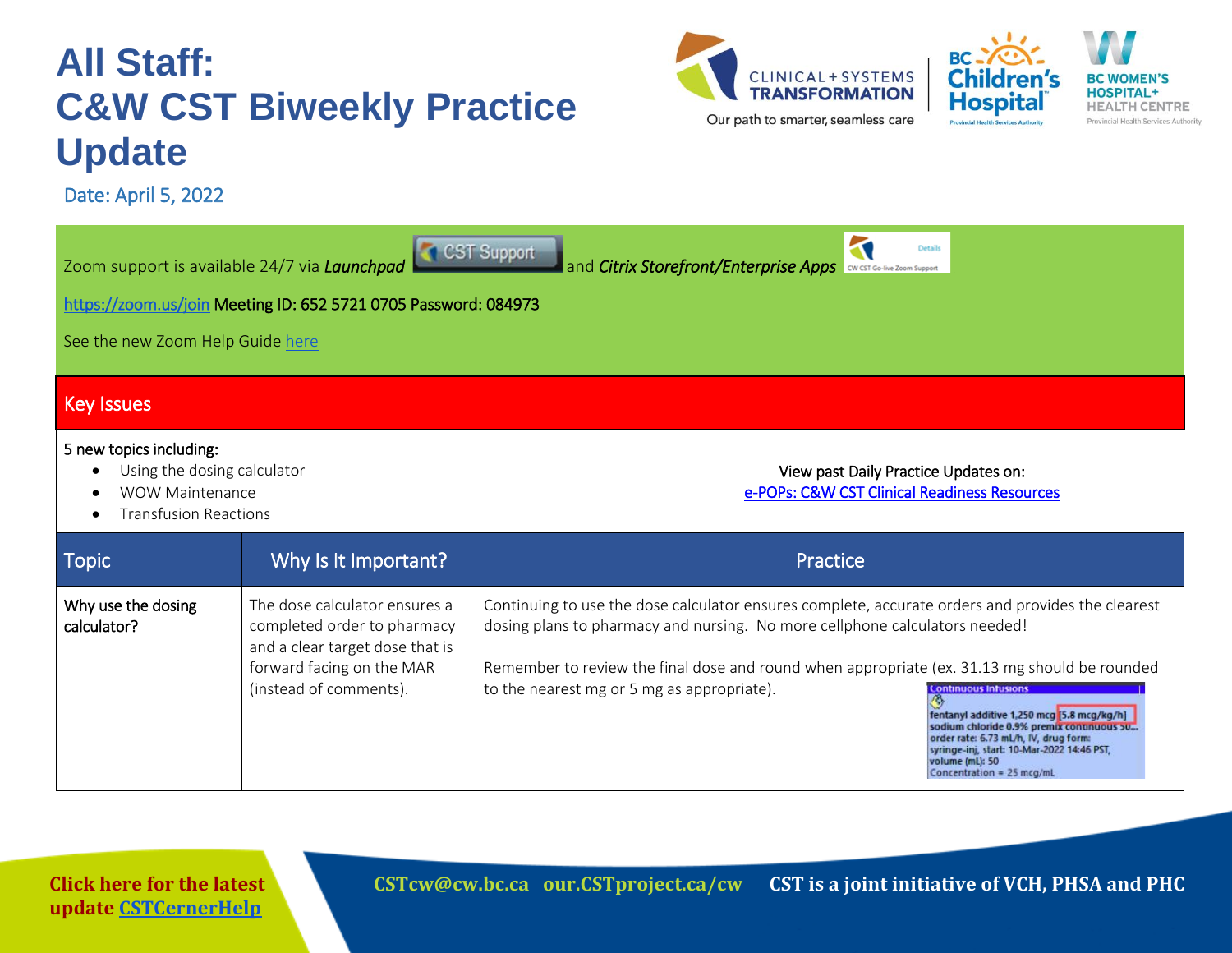## **All Staff: C&W CST Biweekly Practice Update**





| <b>WOW Maintenance</b>       | Make sure your workstation is<br>ready to go!                                             | Restarting:<br>Don't forget to restart your WOW at least once a week for best performance.<br>Cleaning:<br>Housekeeping will deep clean WOWs every 2 weeks but what about in between?<br>Information is available on Quick, Complete and Deep Clean and Disinfecting of WOWs on CST<br>Cerner Help:<br>HOW TO CLEAN & DISINFECT A WOW                                                                                                                                                                                                                                                                                                                                                                                                            |
|------------------------------|-------------------------------------------------------------------------------------------|--------------------------------------------------------------------------------------------------------------------------------------------------------------------------------------------------------------------------------------------------------------------------------------------------------------------------------------------------------------------------------------------------------------------------------------------------------------------------------------------------------------------------------------------------------------------------------------------------------------------------------------------------------------------------------------------------------------------------------------------------|
| The CST Hub is Closed        | Other supports are in place<br>during the stabilization and<br>sustainment phases of CST. | For assistance using CST Cerner, continue to access CST Stabilization Support.<br>For assistance with CST Access and Training, visit the C&W CST Cerner Learning Support team site.<br>For fingerprinting, use regular process on unit (for help, see this Omnicell User Access Guide)                                                                                                                                                                                                                                                                                                                                                                                                                                                           |
| <b>Transfusion Reactions</b> | Communication of transfusions<br>reaction with TML ensures<br>proper follow-up.           | IMPORTANT: All transfusion reactions and suspected reactions must be reported to TML. This allows<br>TML staff & the Hematopathologist to enter results/comments into Sunquest.<br>Regardless of a requirement for patient samples, clinical staff must trigger the process by selecting<br>one of the two PowerPlan options in Cerner; either a TR Notification or TR Investigation. CST Cerner<br>Help: Transfusion Reaction guides you through the steps. The workflow looks different in Cerner but<br>communication with TML remains the same (Transfusion Reaction Response: Algorithm C&W).<br>If you have questions, the transfusion safety Nurse Clinician is available 08:30 to 16:00 most<br>weekdays via Vocera "Transfusion Nurse". |